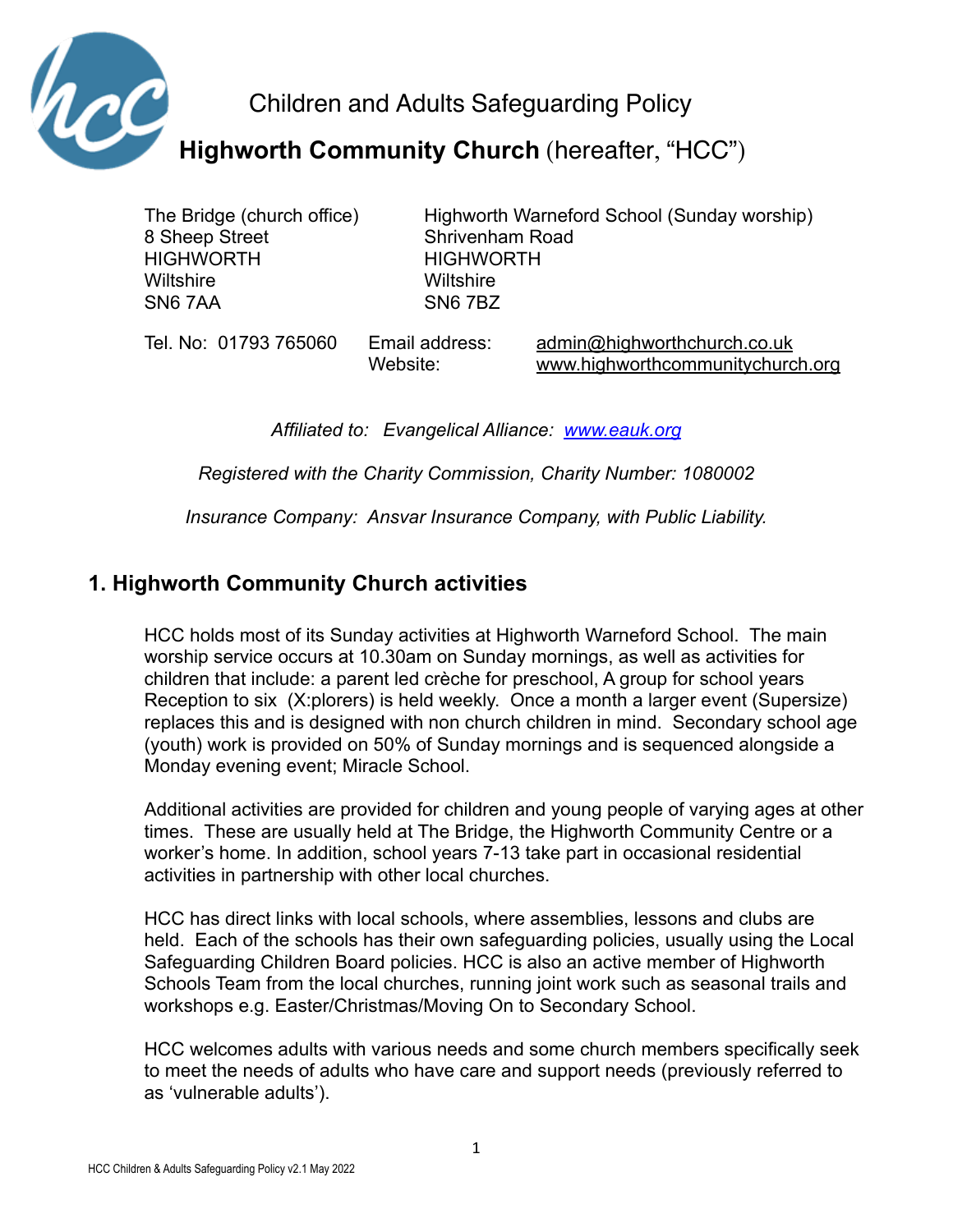HCC members also have significant roles in running the Highworth branches of CAP (Christians Against Poverty debt-counselling) and Food Collective charities.

# **2. The Leadership commitment[1](#page-1-0)**

- <span id="page-1-2"></span>• We acknowledge children's and adults right to protection from abuse, regardless of gender, ethnicity, disability, sexuality or beliefs. We consider that the welfare of children is paramount. We will follow legislation, statutory guidance and recognised good practice in order to protect vulnerable people in our church.
- We will seek to establish a caring environment in which there is an informed vigilance about the dangers of abuse. This will be supported by careful selection and training of those with relevant responsibility in the church, both those employed and those who volunteer. We will continue this with ongoing support, supervision and advice. We will make use of relevant statutory guidance and the Disclosure and Barring Service for this.
- We will appoint a Safeguarding Coordinator and Deputy Safeguarding Coordinator, who will have specific responsibilities for safeguarding, notwithstanding safeguarding is a whole church responsibility.
- We will ensure that activities are organised in such a way as to promote a safe environment and minimise the risk of harm to children and adults.
- We will respond without delay to every complaint made which suggests that an adult, child or young person may have been harmed, or put at serious risk of harm.
- We will co-operate with the Police, Swindon Borough Council, and any other relevant statutory authority as required during any relevant investigation in line with legislation.
- We will refer all relevant concerns about staff or volunteers that meet the relevant criteria to the Local Authority Designated Officer (LADO)
- This policy will be reviewed annual under the oversight of the charity trustees.
- This policy and the HCC Safe from Harm guidelines are based on the ten **Safe and Secure** safeguarding standards published by *thirtyone:eigh[t2](#page-1-1)*

The 10 standards are:

- <span id="page-1-3"></span>**1. Safeguarding Policy**
- **2. Developing Safeguarding Awareness Training**
- **3. Safe recruitment**
- **4. Management of workers**

<span id="page-1-0"></span><sup>&</sup>lt;sup>[1](#page-1-2)</sup> 'Leadership' within this document includes both HCC Leaders and Trustees.

<span id="page-1-1"></span>https://thirtyoneeight.org/ [2](#page-1-3)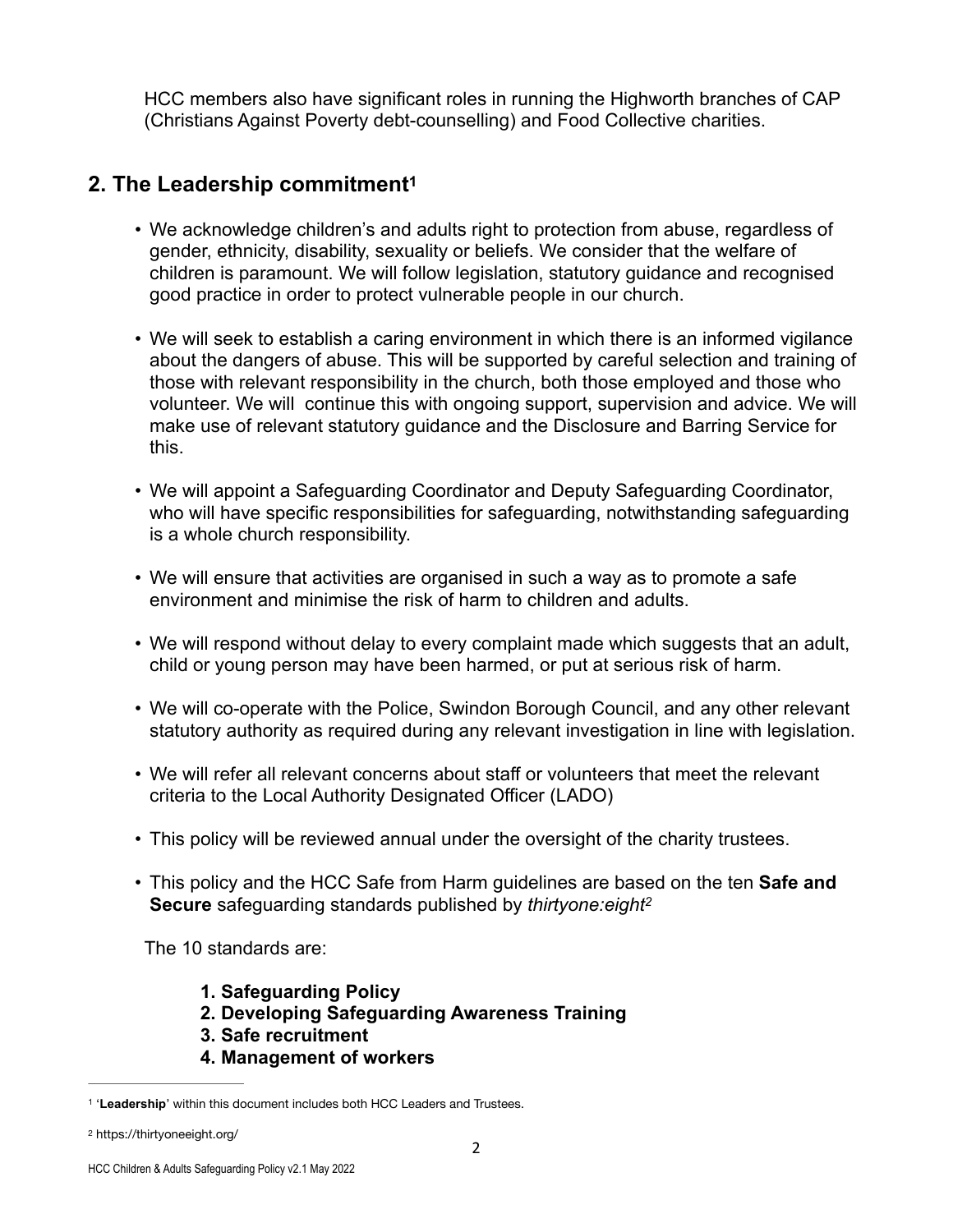- **5. Working safely**
- **6. Communicating effectively**
- **7. Responding to concerns**
- **8. Pastoral care**
- **9. Managing those who pose a risk**
- **10. Working in partnership**

## **3. Recognising and responding to an allegation or suspicion of abuse.**

### **3.1 Understanding abuse and neglect**

Defining child abuse or abuse against an adult is a difficult and complex issue. A person may abuse by inflicting harm, or failing to prevent harm. Children and adults in need of protection may be abused within a family, an institution or a community setting. Very often the abuser is known or in a trusted relationship with the child or adult. Abuse and neglect can occur anywhere: in the home, at a church event or in a public place.

There are many forms of abuse and neglect; sexual abuse, physical abuse, psychological abuse, bullying; online and in person,CSE, criminal exploitation, nonrecent abuse, emotional abuse, grooming, trafficking, domestic abuse, discriminatory abuse, financial abuse & neglect.

In order to safeguard those in our places of worship and organisations we adhere to the principal that everyone has the right to live in safety, free from abuse and neglect.

Detailed definitions, and signs and symptoms of abuse, as well as how to respond to a disclosure of abuse, are included in the **Safe from Harm Guidance** document.

### **3.2 Safeguarding awareness**

The Leadership is committed to on-going safeguarding training and development opportunities for all workers, developing a culture of awareness of safeguarding issues to help protect everyone.All our employees & volunteers will receive induction training and undertake recognised safeguarding training on a regular basis; including the HCC Safeguarding Co-ordinator using the HCC Safe from Harm Guidance, thirtyone:eight's *Facing the Unthinkable,* and other resources.

The Leadership will also ensure that children and adults are provided with information on where to get help and advice in relation to abuse, discrimination, bullying or any other matters where they have a concern.

### **3.3 Responding to allegations of abuse**

o The Trustees have nominated both a Safeguarding and Deputy Safeguarding Lead to act on their behalf in dealing with the allegation or suspicion of neglect or abuse, including referring the matter on to the statutory authorities.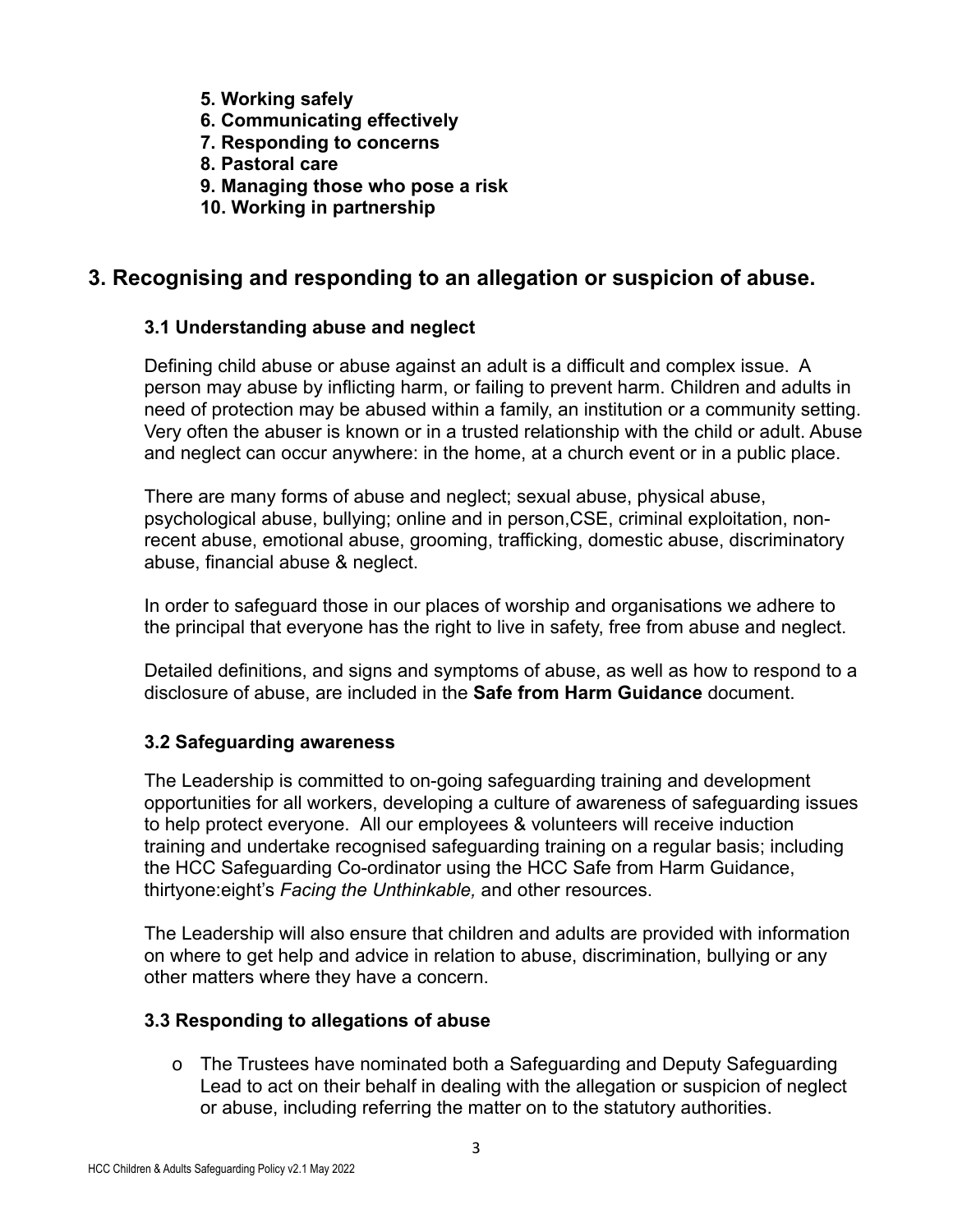- o The Current leads are:
	- Paul Fisher, Trustee Safeguarding Lead
	- **.** Jon Hares, Families Evangelist Deputy
	- **Graham Thorne, Adult Safeguarding**

The role of the Safeguarding Co-ordinator or deputy is to collate and clarify the precise details of the allegation or suspicion and pass this information on to statutory agencies that have a legal duty to investigate.

o Anyone receiving a report should report the matter to either the Safeguarding Coordinator or the Deputy Coordinator. The HCC Safe from Harm Guidance contains the detail of the processes, names and contact details for the Coordinators.

If the suspicions implicate both the Safeguarding Coordinator and the Deputy, then the report should be made in the first instance to **thirtyone:eight,**  Social Services or the Police.

- o Where the concern is about a child, the Safeguarding Co-ordinator should contact Swindon Children's Services. Where the concern is regarding an adult in need of protection, contact Adult Social Services or take advice from thirtyone:eight as above.
- o The Safeguarding Co-ordinator may need to inform others depending on the circumstances and/or nature of the concern. Some examples are: the Chair of Trustees to log that a safeguarding concern is being dealt with; Insurance company to log that there is a possibility of a serious incident concerning safeguarding; or a Local Area Designated Officer (LADO) if allegations have been made about a person who has a role with under 18's elsewhere.
- o Suspicions must not be discussed with anyone other than those nominated above. A written record of the concerns should be made in accordance with these procedures and kept in a secure place.
- o Whilst allegations or suspicions of abuse will normally be reported to the Safeguarding Co-ordinator, the absence of the Safeguarding Co-ordinator or Deputy should not delay referral to Children's Services, the Police or taking advice from **thirtyone:eight.**
- o The Leadership will support the Safeguarding Coordinator or Deputy in their role, and accept that any information they may have in their possession will be shared in a strictly limited way on a need to know basis.
- o It is, of course, the right of any individual as a citizen to make a direct referral to the safeguarding agencies or seek advice from **thirtyone:eight,** although the Leadership hope that members of the place of worship / organisation will use this procedure. If, however, the individual with the concern feels that the Safeguarding Coordinator or Deputy has not responded appropriately, or where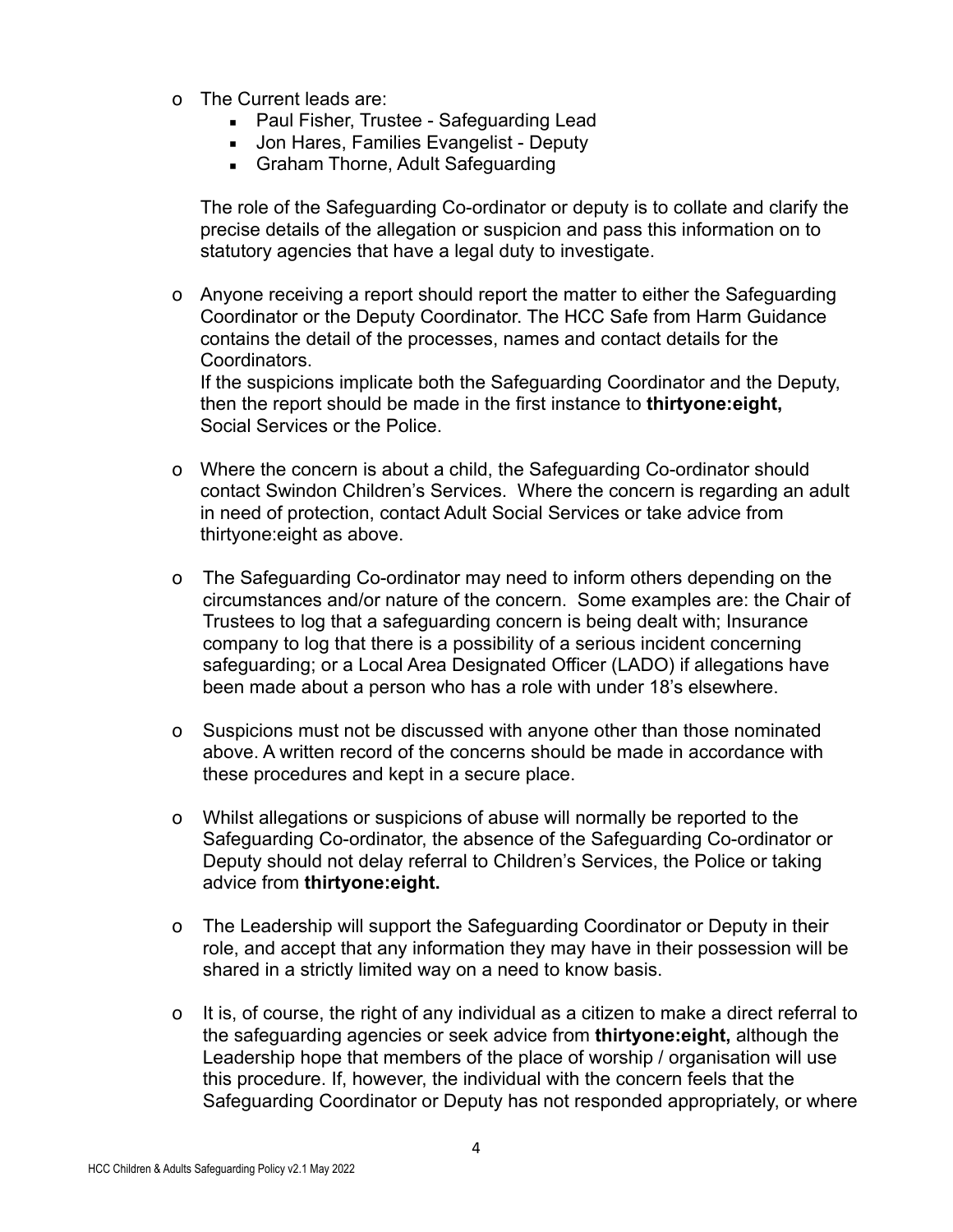they have a disagreement with the Safeguarding Co-ordinator(s) as to the appropriateness of a referral, they are free to contact an outside agency direct.

#### **3.4 Allegations of abuse against a person who works with children or young people**

If an accusation is made against a worker (whether a volunteer or paid member of staff) whilst following the procedures within the SfH Guidance, the Safeguarding Coordinator, in accordance with Local Safeguarding Children Board (LSCB) procedures will need to liaise with Children's Social Services in regards to the suspension of the worker, also making a referral to the Local Authority Designated Officer (LADO).

 In consultation with the designated officer, consideration should be given as to whether a referral to the Disclosure and Barring Service (DBS) should be made, which maintain lists of those people deemed unsuitable for working with children or adults with care and support needs. If a local authority designated officer is not involved, but the nature of concern leads to HCC to end the worker's employment or voluntary role, or the worker has left voluntarily, then HCC needs to contact DBS.

#### **3.5 Allegations of abuse against a person who works with adults with care and support needs**

The Care Act 2014 places the duty upon Adult Services to investigate situations of harm to adults with care and support needs. This may result in a range of options including action against the person or organisation causing the harm, increasing the support for the carers or no further action if the 'victim' chooses for no further action and they have the capacity to communicate their decision. However, this is a decision for Adult Services to decide not the church.

## **4. 'Whistle-blowing'**

When an accusation is made by another HCC worker, against either a Children's or Adults worker, it may be considered as 'whistle-blowing'. The 'whistle-blowing' accusation will be taken with the assurance that either an HCC Leader or Trustee will be allocated to provide support (to the worker disclosing) throughout the safe-guarding process.

## **5. Prevention**

### **5.1 Safe recruitment**

The Leadership will ensure all workers will be appointed, trained, supported and supervised in accordance with government guidance on safe recruitment. For employed or youth-work students, this includes:

o There is a written job description or person specification for the post.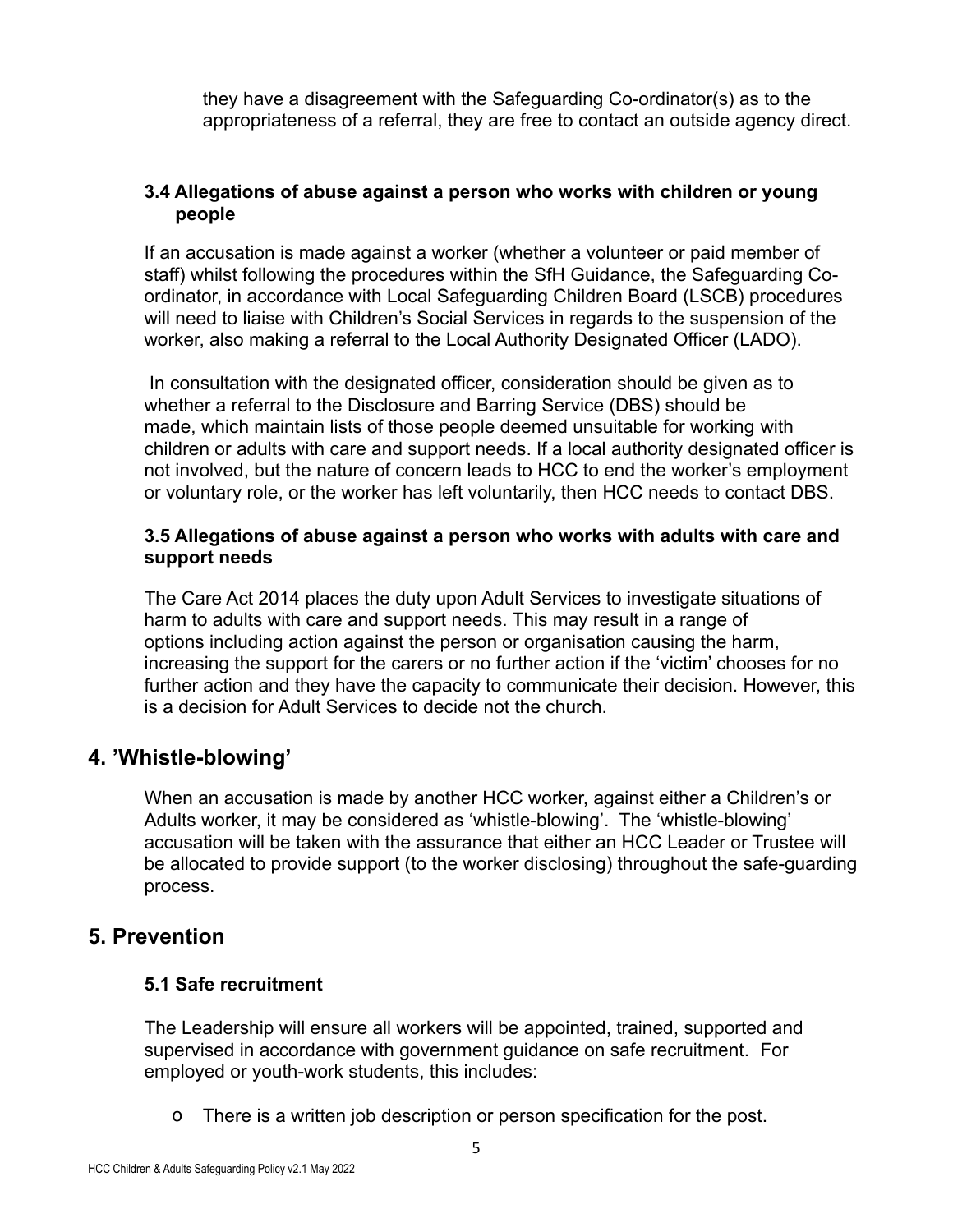- o Those applying have completed an application form
- o Qualifications, where relevant, have been verified.
- o Those short listed have been interviewed.
- o Safeguarding has been discussed at interview.
- o The applicant has completed a probationary period.

In addition, whether employed, student or a volunteer, safe recruitment also includes:

- o Written references have been obtained, and followed up where appropriate.
- o Those applying have completed a self declaration form.
- o A Disclosure and Barring Scheme (DBS) check has been completed. (We will comply with Code of Practice requirements concerning the fair treatment of applicants and the handling of information).
- o A suitable training programme is provided for the successful applicant.
- o The applicant has been given a copy of the organisation's safeguarding guide and knows how to report concerns.

### **5.2 Management of Workers – Codes of Conduct**

As a Leadership we are committed to supporting all workers and ensuring they receive support and supervision. All workers have been issued with a code of conduct towards children, young people. HCC's code of conduct with children is known as the *Safe from Harm Guide.* The Leadership undertakes to follow the principles found within the 'Abuse of Trust' guidance issued by the Home Office and it is therefore unacceptable for those in a position of trust to engage in any behaviour which might allow a sexual relationship to develop for as long as the relationship of trust continues.

## **6. Pastoral Care**

### **6.1 Supporting those affected by abuse.**

The Leadership is committed to offering pastoral care, working with statutory agencies as appropriate, and support to all those who have been affected by abuse who have contact with or are part of the place of worship or organisation. The Leadership will also support them to access a Christian counselling agency, such as *The Willows,* and or a centre for Christian healing, such as the *Harnhill Centre.*

### **6.2 Working with offenders**

When someone attends HCC's place of worship and is known to have abused children, or is known to be a risk to adults with care and support needs, the Leadership will supervise the individual concerned and offer pastoral care. A leader and the safeguarding lead trustee will discuss the circumstances and set boundaries for that person and outline the support HCC will offer them. It will be tailored specifically to the individual's circumstances and, ideally, be informed by risk assessments from statutory agencies.